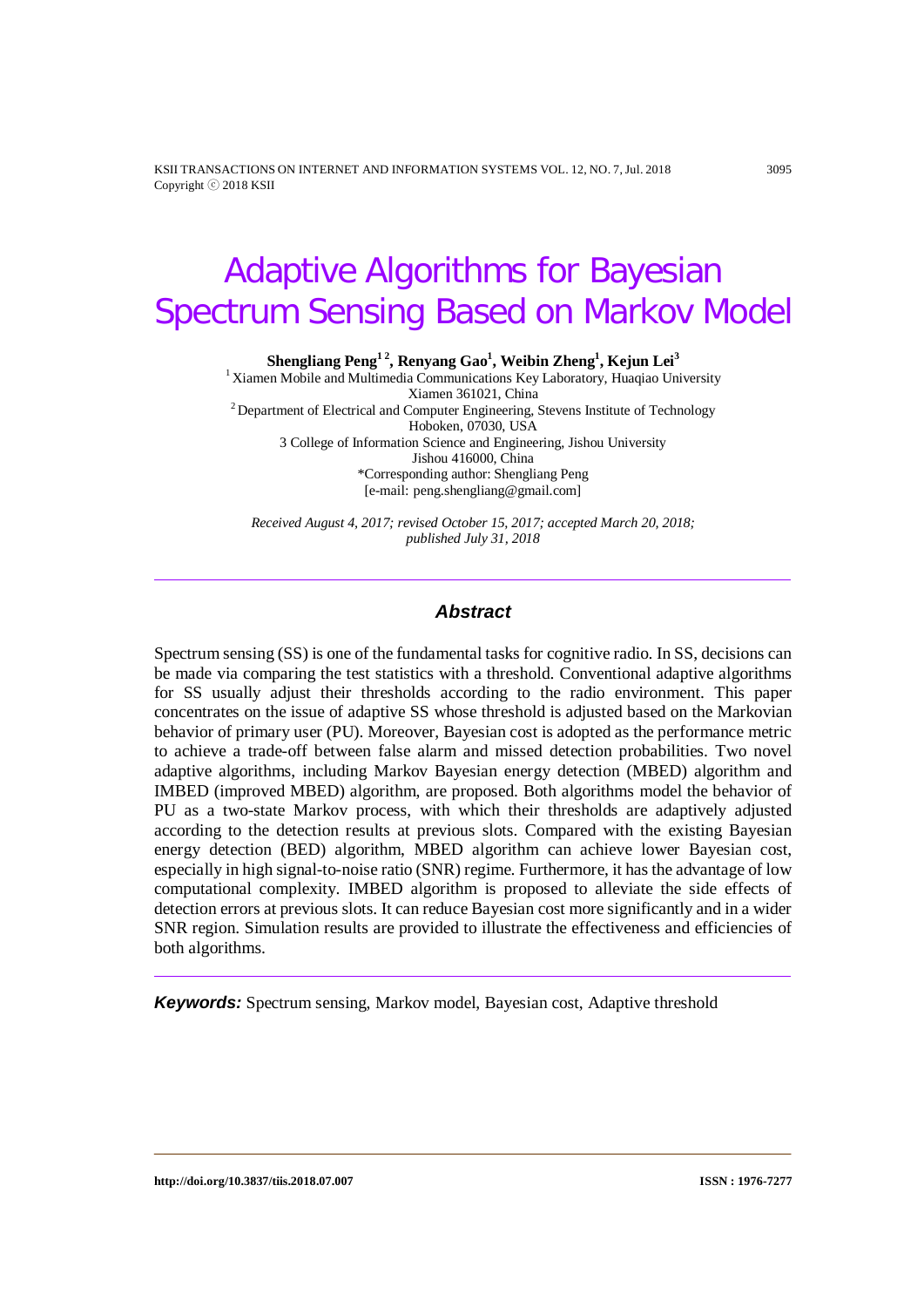### **1. Introduction**

In recent years, with the development of wireless communications technologies, most spectrum bands have been allocated for specific use, and the spectrum resource is on the verge of extinction. However, many researchers found that significant amount of spectrum remains underutilized, or even completely idle  $[1-2]$ . Coined by Mitola  $[3]$ , cognitive radio (CR) was proposed as a promising solution to this paradox via recycling the underutilized spectrum bands.

In a CR system, primary user (PU) is the licensed user who has priority to use the spectrum band, and secondary user (SU) is the unlicensed user who monitors the usage of spectrum band and opportunistically accesses the unutilized band without causing interference to PU [4]. To achieve this goal, SU should continuously and reliably sense whether the spectrum band is occupied by PU. There are several classical spectrum sensing (SS) methods, such as matched filter detection [5], cyclostationary feature detection [6] and energy detection (ED) [7]. Among them, ED is the simplest and the most popular SS mechanism since it does not require prior information about PU signals [8-9]. In [10-12], some cooperative PU detection approaches are suggested to exploit the diversity of multiple SUs.

Performance of SS is usually evaluated in terms of the false alarm probability and the missed detection probability. The former denotes the probability with which the absence state of PU is detected as presence, and the latter is the probability with which the presence state of PU is regarded as absence [13]. In ED, PU's state is decided by comparing the received energy with a predetermined threshold [14]. Consequently, how to determine a threshold is of great importance. The threshold can be chosen under a constant detection rate (CDR) criterion to ensure sufficient protection to PU. But when the signal to interference plus noise ratio (SINR) is larger, the blind use of CDR criterion probably incurs over-protection of PU and a high false alarm probability. In [13], an interference-aware approach was proposed to select threshold according to the distance between secondary transmitter and primary receiver. In order to enhance the sensing accuracy and robustness, reference [15] designed an adaptive threshold architecture, whose sensing component employed two SS techniques and machine learning component dynamically adopted the threshold based on the lowest Bayesian risk. Considering the coexistence of PU and SU signals, reference [16] adaptively changed its threshold according to the transmission power of SU to guarantee the minimum decodable SINR for primary receiver. In [17] and [18], the threshold was formulated as a linear increasing function of the instantaneous SINR. By means of estimating the noise power and signal power, reference [19] dynamically adapted its threshold based on the noise fluctuation, and derived an optimal threshold in function of the weighted error probability. Via minimizing the total error decision probability at different spectrum utilizations of PU, reference [20] proposed an adaptive threshold algorithm to achieve an efficient trade-off between the detection and false alarm probabilities.

Besides the adaptive SS methods listed above, some research work utilized the characteristic of PU's behavior to aid SS. The M-slot temporal persistence that PU maintains the same state for at least M slots was considered to improve the sensing accuracy [21]. Similarly, Zhao discussed the Markovian behavior of PU and a partially observable decision framework to maximize the throughput of CR system [22]. In [23], the authors proposed some cognitive medium access control (MAC) protocols to optimize the performance of SUs based on a partially observable Markov decision process framework. In order to predict the behavior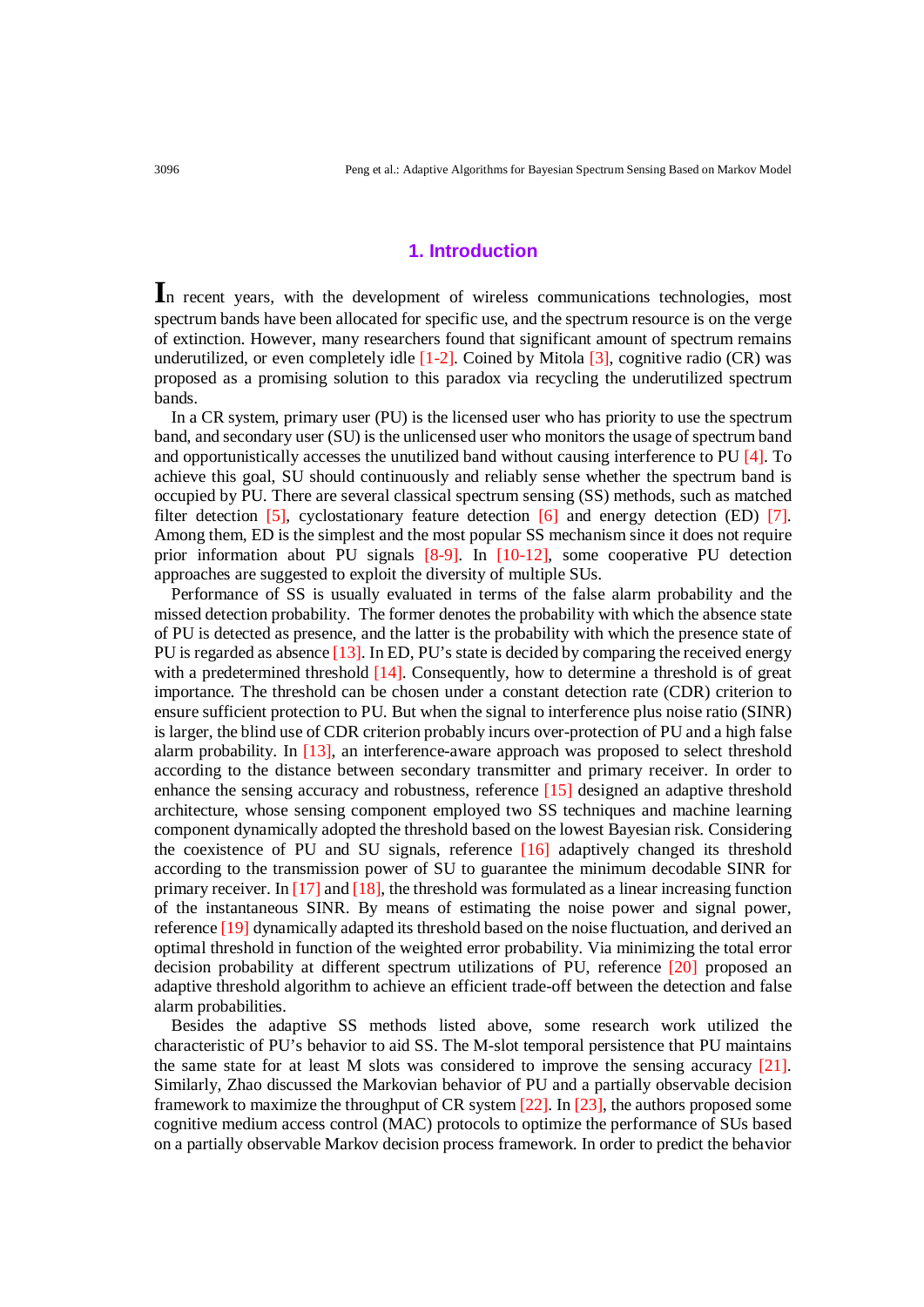of PU more accurately, actual measurements in the 2.4GHz industrial, scientific and medical (ISM) band with a vector signal analyzer were performed, indicating a continuous-time semi-Markov model [24]. The sojourn time of this model was also characterized, and the channel was categorized by five different states [25]. In order to simplify the semi-Markov model, Zhao considered a myopic policy to maximize the immediate reward and ignore the impact of current state on the future reward. When the channels are independently and identically distributed (i.i.d.), the myopic sensing policy has a simple and robust structure, and the model can be regarded as a two-state process [26].

Although the existing adaptive SS methods are able to improve sensing performance, they adjust their thresholds according to the wireless environment [16-19], such as signal power or noise level, which not only requires environmental parameter estimation but also suffers from estimation errors. On the other hand, despite the existence of research efforts on the behavior of PU, the temporal persistence model in  $\boxed{21}$  is not widely followed by other researchers, and the popular Markov models are mainly utilized to enhance system throughputs [22-23, 26], while their benefits to other performance metrics have not been fully investigated.

This paper focuses on the Markovian behavior of PU, and utilizes this characteristic to achieve an efficient trade-off between false alarm and missed detection probabilities. Some adaptive threshold algorithms are consequently proposed. Unlike the existing methods that adaptively adjust thresholds according to the wireless environment, our algorithms make adjustment based on the behavior of PU. Our work is also different from previous research on the behavior of PU because we use a two-state Markov model to reduce the total cost of false alarm and missed detection instead of increasing system throughputs.

Two algorithms, namely Markov Bayesian energy detection (MBED) and improved MBED (IMBED), are consequently proposed. Both algorithms exploit the behavior of PU to reduce the total cost of detection errors. In MBED algorithm, the threshold is chosen from two possibilities according to previous detection results. In IMBED algorithm, the threshold is recalculated based on the posterior probabilities of previous detection.

The remainder of this paper is organized as follows: System model and conventional ED method are described in Section 2. In Section 3, optimal threshold for Bayesian energy detection (BED) algorithm is re-derived, the benefit of Markov model is analyzed, and the MBED algorithm is proposed. Section 4 presents the IMBED algorithm to alleviate the side effect of detection errors. Simulation results are provided in section 5 and conclusions are drawn in section 6.

#### **2. System Model**

Consider that the behavior of PU can be described as a two-state discrete-time Markov Model with the transition probability *q* and *p* [26], as shown in **Fig. 1**. Detailedly, *q* is the probability with which the state of PU changes from absence to presence, and *p* is that from presence to absence. Then, the prior probabilities of PU's presence (i.e.,  $P_1$ ) and absence (i.e.,

 $P_0$ ) are given by [17, 18]

$$
\begin{cases}\nP_0 = \frac{p}{p+q} \\
P_1 = \frac{q}{p+q}\n\end{cases} \tag{1}
$$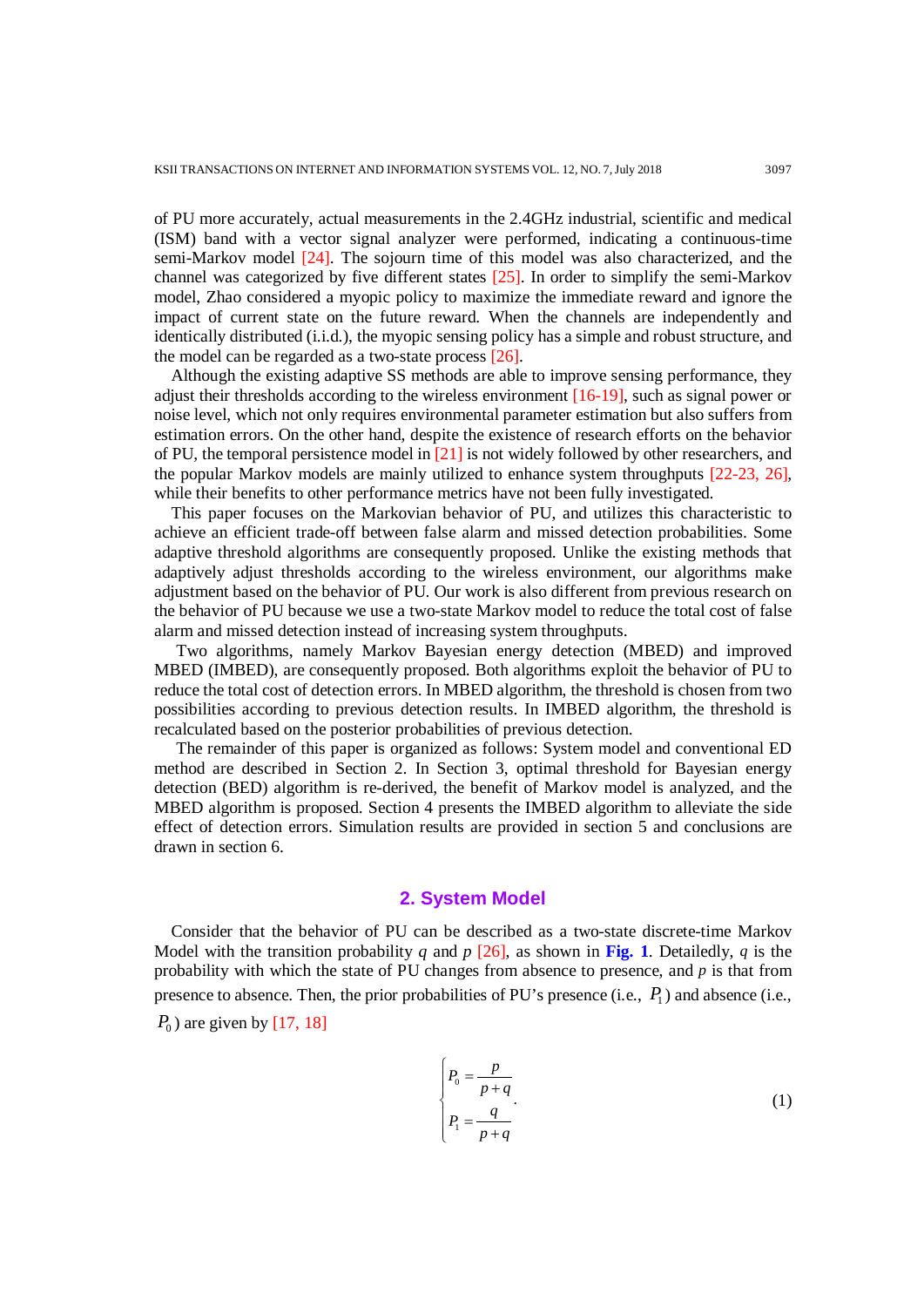

**Fig. 1.** Markov model of PU's behavior

Without loss of generality, a slotted CR system consisting of one PU and one SU is considered in this paper. SU performs ED at each slot to continuously sense the state of PU, which can be regarded as a binary hypothesis problem as follows,

$$
y_i(k) = \begin{cases} n_i(k) & H_0 \\ s_i(k) + n_i(k) & H_1 \end{cases}
$$
 (2)

where  $y_i(k)$  is the signal received by SU at the *i* th slot;  $n_i(k)$  denotes the additive white Gaussian noise (AWGN) at the *i* th slot with zero mean and variance of  $\sigma_n^2$ ;  $s_i(k)$  is the PU signal at the *i* th slot and assumed to be i.i.d. with zero mean and variance of  $\sigma_s^2$ ;  $H_0$  and  $H_1$ denote the hypotheses of PU's absence and presence, respectively. As a result, the received energy at the *i* th slot can be calculated as

$$
v_i = \sum_{k=1}^{M} |y_i(k)|^2,
$$
 (3)

where *M* means the number of samples in each observation window.

Comparing  $v_i$  with a predetermined threshold  $\lambda$ , the state of PU at the *i* th slot can be determined as follows,

$$
\begin{cases} \text{if } v_i < \lambda \\ \text{if } v_i \ge \lambda \end{cases} \text{Accept } H_0 \tag{4}
$$

Since  $M$  is usually very large,  $v_i$  approximately obeys Gaussian distribution according to the center limit theorem (CLT) [27, 28]. Assume that its mean and variance under  $H_0$  are  $m_0$ and  $\sigma_0^2$ , and that its mean and variance under  $H_1$  are  $m_1$  and  $\sigma_1^2$ , respectively. Then the distribution of  $v_i$  is given by

$$
v_i \sim \begin{cases} N\left(m_0, \sigma_0^2\right) & H_0 \\ N\left(m_1, \sigma_1^2\right) & H_1 \end{cases} \tag{5}
$$

Based on (5), the false alarm probability  $P_f$  and missed detection probability  $P_m$  yield to

$$
P_f = \int_{\lambda}^{\infty} f(v_i \mid H_0) \mathrm{d}v_i = Q\left(\frac{\lambda - m_0}{\sigma_0}\right),\tag{6}
$$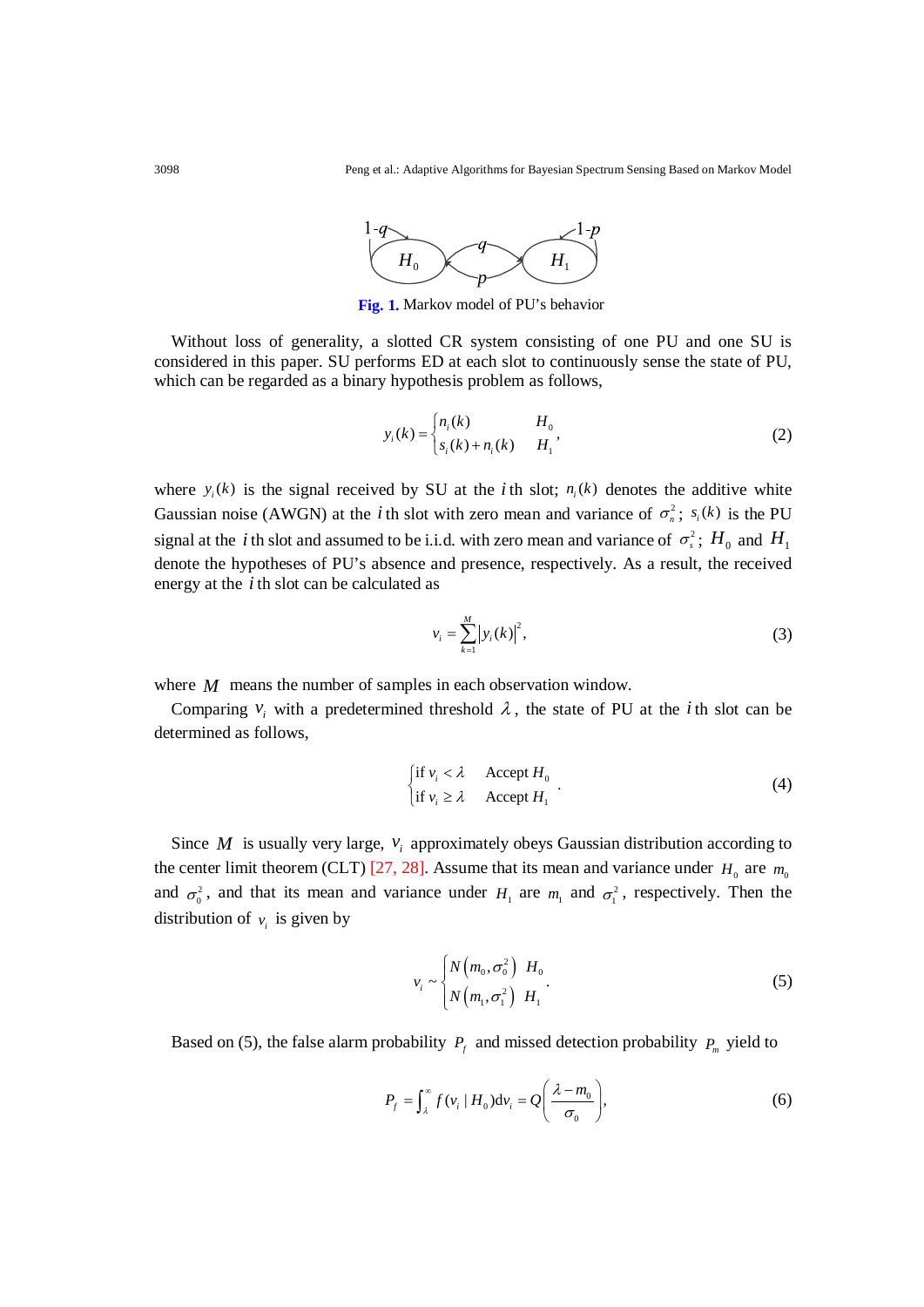$$
P_m = \int_{-\infty}^{\lambda} f(v_i \mid H_1) \mathrm{d}v_i = 1 - Q\left(\frac{\lambda - m_1}{\sigma_1}\right),\tag{7}
$$

where  $f(v_i | H_0)$  and  $f(v_i | H_1)$  are the probability density functions of  $v_i$  under hypotheses *H*<sub>0</sub> and *H*<sub>1</sub>, respectively;  $Q(x) = \int_{x}^{\infty} \frac{1}{\sqrt{2\pi}} e^{-t^2/2} dt$  is the *Q* function.

## **3. MBED Algorithm**

In SS, both false alarm probability and missed detection probability are important. Low false alarm probability is required to guarantee the throughput of CR, and low missed detection probability is needed to ensure the tolerable interference to PU [29]. Unfortunately, these two goals usually contradict with each other. This section firstly re-deduces the threshold of BED algorithm, and then discusses a new algorithm that exploits the Markov model in **Fig. 1** to reduce the total cost of false alarm and missed detection.

#### **3.1 Threshold of BED Algorithm**

BED algorithm jointly considers false alarm and missed detection probabilities, and uses the Bayesian cost as its performance metric. The definition of Bayesian cost can be expressed as [30]

$$
J \triangleq I_f P_0 P_f + I_m P_1 P_m,\tag{8}
$$

where  $I_f$  and  $I_m$  are the impact factors of false alarm and missed detection, respectively. Both  $I_f$  and  $I_m$  should be positive.

Taking the first-order partial derivative of (8), the threshold of BED algorithm is given by [21]

$$
\lambda_B = A + B \sqrt{C + 2(\sigma_1^2 - \sigma_0^2) \left[ \ln \left( \frac{P_0}{P_1} \right) + \ln \left( \frac{I_f}{I_m} \right) \right]},
$$
\n(9)

subject to: 
$$
C + 2(\sigma_1^2 - \sigma_0^2) \left[ \ln \left( \frac{P_0}{P_1} \right) + \ln \left( \frac{I_f}{I_m} \right) \right] \ge 0,
$$
 (10)

where  $A = (m_0 \sigma_1^2 - m_1 \sigma_0^2) / (\sigma_1^2 - \sigma_0^2)$ ,  $B = \sigma_0 \sigma_1 / (\sigma_1^2 - \sigma_0^2)$ ,  $C = (m_1 - m_0)^2 + 2(\sigma_1^2 - \sigma_0^2) \ln(\sigma_1 / \sigma_0)$ .

## **3.2 Actual Probabilities**

This paper concentrates on the Markovian behavior of PU, as depicted in **Fig. 1**. According to this characteristic, if the state of PU at the previous slot is explicitly known, the probabilities of PU's state at the current slot can be inferred. More specifically, when the actual state at the previous slot is absence, the actual probabilities of PU's state at the current slot yield to

$$
\begin{cases} P(H_0) = 1 - q \\ P(H_1) = q \end{cases} \tag{11}
$$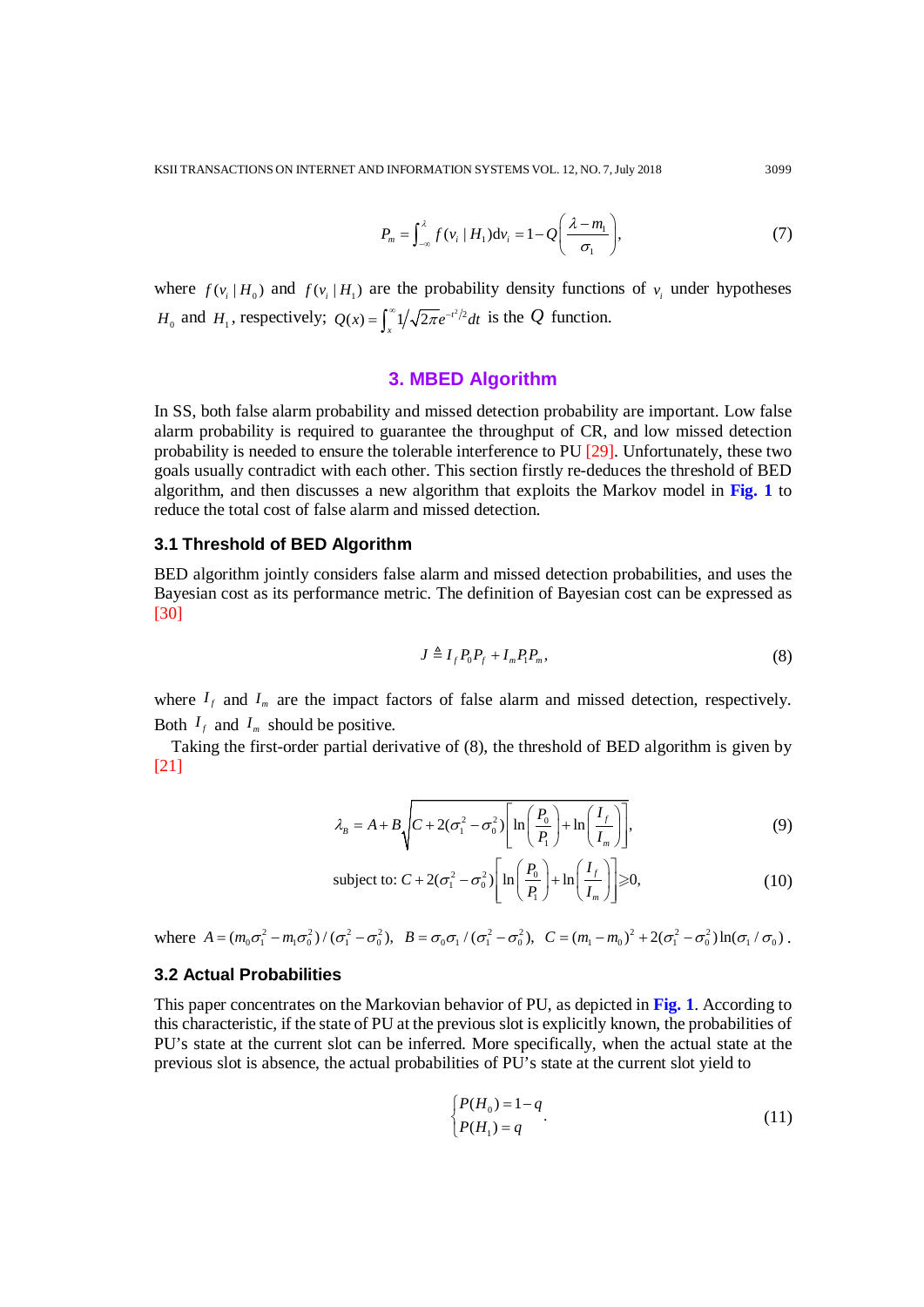When the actual state at the previous slot is presence, the actual probabilities of PU's state at the current slot are

$$
\begin{cases}\nP(H_0) = p \\
P(H_1) = 1 - p\n\end{cases} \tag{12}
$$

Intuitively, the actual probabilities in (11) and (12) are more precise than the prior probabilities in (1). Therefore, we may use the former to replace the latter in (9). Then the threshold can be rewritten as

$$
\lambda_0 = A + B \sqrt{C + 2(\sigma_1^2 - \sigma_0^2) \left[ \ln \left( \frac{1 - q}{q} \right) + \ln \left( \frac{I_f}{I_m} \right) \right]},
$$
\n(13)

$$
\lambda_1 = A + B \sqrt{C + 2(\sigma_1^2 - \sigma_0^2) \left[ \ln \left( \frac{p}{1 - p} \right) + \ln \left( \frac{I_f}{I_m} \right) \right]},
$$
\n(14)

where  $\lambda_0$  and  $\lambda_1$  denote the threshold of current slot when PU's state at the previous slot is  $H_0$  and  $H_1$ , respectively.

Based on these two thresholds, the performance of SS can be rewritten as

$$
P_f = (1-q)Q\left(\frac{\lambda_0 - m_0}{\sigma_0}\right) + qQ\left(\frac{\lambda_1 - m_0}{\sigma_0}\right),\tag{15}
$$

$$
P_m = p \left[ 1 - Q \left( \frac{\lambda_0 - m_1}{\sigma_1} \right) \right] + (1 - p) \left[ 1 - Q \left( \frac{\lambda_1 - m_1}{\sigma_1} \right) \right],\tag{16}
$$

$$
J = P_0 I_f \left[ (1-q) Q \left( \frac{\lambda_0 - m_0}{\sigma_0} \right) + q Q \left( \frac{\lambda_1 - m_0}{\sigma_0} \right) \right] + P_1 I_m \cdot \left\{ p \left[ 1 - Q \left( \frac{\lambda_0 - m_1}{\sigma_1} \right) \right] + (1-p) \left[ 1 - Q \left( \frac{\lambda_1 - m_1}{\sigma_1} \right) \right] \right\}.
$$
\n(17)

Without loss of generality, we consider the scenario with equal prior probabilities (namely  $p = q$ ), and then obtain following proposition.

*Proposition 1*: The Bayesian cost in (17) is symmetric with respect to the transition probability of 1/2, and reaches the extremum when the transition probability is 1/2. *Proof:* The proof of Proposition 1 is given in Appendix A.

Note that when the transition probability is 1/2 ( $q = 1/2$ ), we have  $\lambda_0 = \lambda_1 = \lambda_B$ , and thus the Bayesian cost in (17) is equal to that in (8). When  $q \neq 1/2$ , the Bayesian cost in (17) is certainly superior. Moreover, if the transition probability is further away from 1/2, the superiority of (17) is more significant.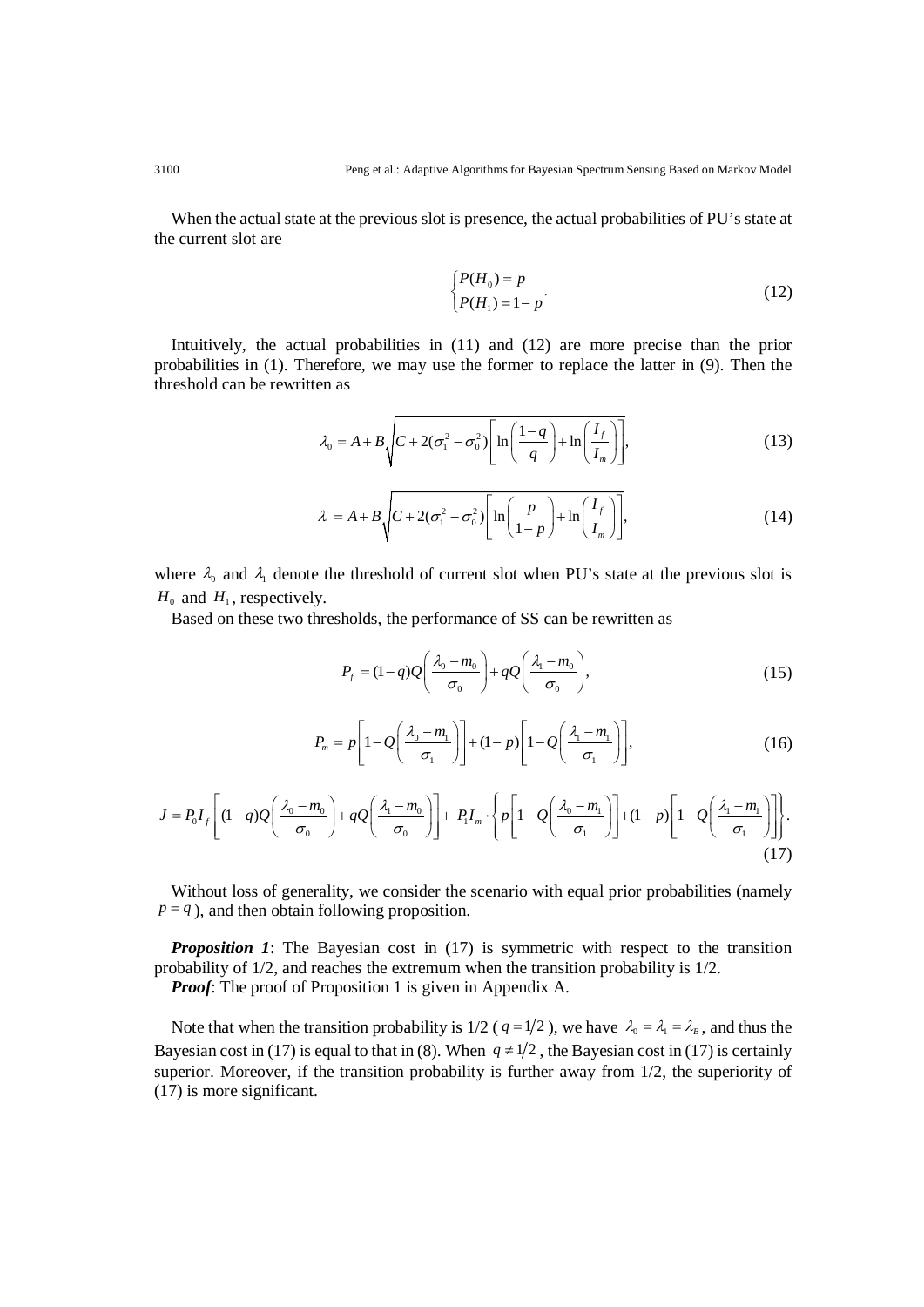#### **3.3 Description of MBED algorithm**

As illustrated above, if the state of PU at the previous slot is explicitly known, we can choose  $\lambda_0$  or  $\lambda_1$  as the threshold accordingly. However, the actual state of PU cannot be obtained in real scenarios. MBED algorithm is proposed to conquer this problem.

Since the detection at the previous slot has been completed, we have a detection result. This result is a measurement of the actual state although it might be erroneous. In MBED algorithm, we use the detection result instead of the actual state. If the detection result is  $H_0$ , we believe that the actual state of the previous slot is  $H_0$ , and choose  $\lambda_0$  as the threshold at the current slot; otherwise, we choose  $\lambda_1$ .

The detailed steps of MBED algorithm are listed in **Algorithm 1**.

| <b>Algorithm 1</b> MBED algorithm                                                                                            |
|------------------------------------------------------------------------------------------------------------------------------|
| Step 1: Initialization. Calculate $\lambda_0$ and $\lambda_1$ based on (13) and (14). Perform BED at the first               |
| slot. $i=2$ .                                                                                                                |
| Step 2: If the detection result at the $(i-1)$ th slot is $H_0$ , $\lambda = \lambda_0$ . Otherwise, $\lambda = \lambda_1$ . |
| Step 3: Utilize (3) to measure the received energy $v_i$ .                                                                   |
| Step 4: Compare $v_i$ , with $\lambda$ and make a decision.                                                                  |
| Step 5: $i = i + 1$ , go back to Step 2.                                                                                     |
|                                                                                                                              |

Note that although MBED algorithm updates its threshold at each slot, the new threshold does not need to be calculated. According to Step 2, this algorithm chooses either  $\lambda_0$  or  $\lambda_1$ , which is obtained at the initialization step. Therefore, it has lower computational complexity compared with other adaptive methods and is more suitable for the real-time SS scenarios in which less calculation time is required.

Furthermore, since this algorithm choose threshold according to detection results, it can improve the performance of SS if detection results are reliable, e.g. in high signal-to-noise ratio (SNR) regions. When SNR is high, its false alarm probability, missed detection probability and Bayesian cost can be approximated by (15), (16) and (17), respectively.

## **4. IMBED Algorithm**

MBED algorithm works well if SNR is high. However, when SNR is low, it suffers from great performance degradation because the detection results are probably erroneous. This section proposes an IMBED algorithm to improve the sensing performance in low SNR regions by avoiding adjusting the threshold according to detection results directly.

When implementing SS at the previous slot, we can not only obtain a detection result but also calculate the posterior probability of  $H_x(x=0,1)$ ,

$$
P_x^{\text{post}}(i-1) = P(H_x | v_{i-1}) = \frac{P_x \cdot f(v_{i-1} | H_x)}{P_0 \cdot f(v_{i-1} | H_0) + P_1 \cdot f(v_{i-1} | H_1)}.
$$
(18)

Based on the Markov model in **Fig. 1**, the probability that PU is absent or present at the current slot can be predicted as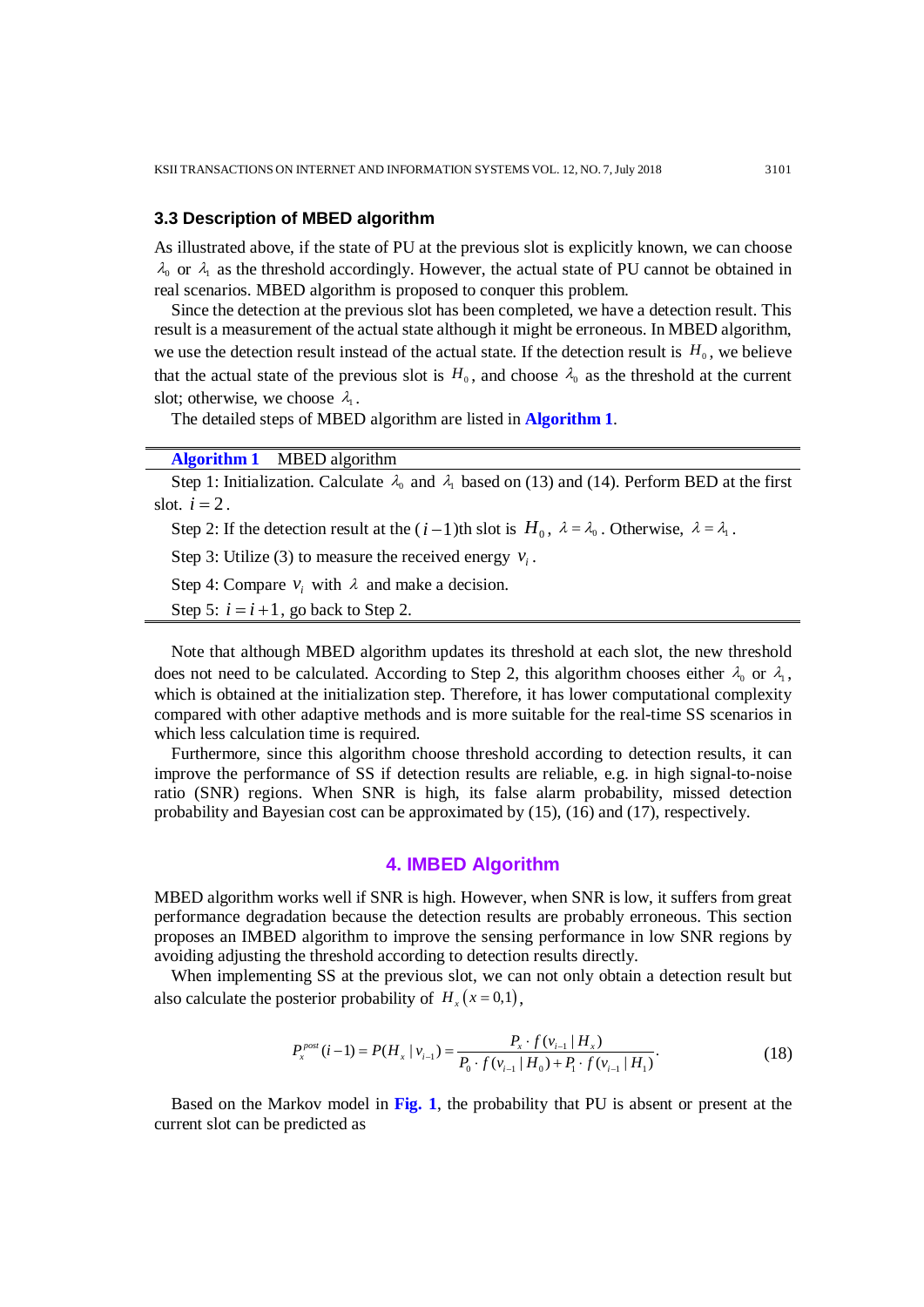3102 Peng et al.: Adaptive Algorithms for Bayesian Spectrum Sensing Based on Markov Model

$$
\begin{cases} P_0^{pred}(i) = (1-q)P_0^{post}(i-1) + pP_1^{post}(i-1) \\ P_1^{pred}(i) = qP_0^{post}(i-1) + (1-p)P_1^{post}(i-1) \end{cases}
$$
\n(19)

If prediction probabilities  $P_0^{\text{pred}}(i)$  and  $P_1^{\text{pred}}(i)$  are more accurate than prior probabilities  $P_0$ and  $P_1$ , we may utilize them in (9) to obtain an even better threshold [21].

Assuming the equal prior probabilities again, we have following proposition.

**Proposition 2:** Providing the false alarm and missed detection probabilities at the previous slot are  $P_f$  and  $P_m$ , respectively. (i) if  $q=1/2$ , prediction probabilities are equal to prior probabilities; (ii) otherwise, prediction probabilities are more accurate than prior probabilities when  $P_f < 1/2$  and  $P_m < 1/2$ .

**Proof:** The proof of Proposition 2 is given in Appendix B.

Since both  $P_f \le 1/2$  and  $P_m \le 1/2$  can be easily satisfied in practical scenarios, prediction probabilities are not worse than prior probabilities. Using the former to replace the latter in (9), a better instantaneous threshold at the *i* th slot is obtained as

$$
\lambda_{I}(i) = A + B \sqrt{C + 2(\sigma_{1}^{2} - \sigma_{0}^{2})} \left[ \ln \left( \frac{P_{0}^{pred}(i)}{P_{1}^{pred}(i)} \right) + \ln \left( \frac{I_{f}}{I_{m}} \right) \right].
$$
 (20)

IMBED algorithm is proposed based on the instantaneous threshold above. It first calculates the posterior probabilities at the previous slot, and then predicts the probabilities of PU's states at the current slot. With the prediction probabilities, it re-calculates the threshold of current slot and makes a decision. The detailed steps of IMBED algorithm can be found in **Algorithm 2**.

**Algorithm 2** IMBED algorithm

Step 1: Initialization. Perform BED at the first slot and utilize (18) to calculate the posterior probabilities  $P_0^{post}(1)$  and  $P_1^{post}(1)$ ;  $i = 2$ .

Step 2: Calculate the posterior probabilities  $P_0^{post}(i-1)$  and  $P_1^{post}(i-1)$  based on (18).

Step 3: Obtain the prediction probabilities  $P_0^{\text{pred}}(i)$  and  $P_1^{\text{pred}}(i)$  by (19).

Step 4: Derive the instantaneous threshold  $\lambda_i(i)$  according to (20).

Step 5: Measure the received energy  $v_i$  using (3).

Step 6: Compare  $v_i$  with  $\lambda_i(i)$  and make a decision.

Step 7:  $i = i + 1$ , go back to Step 2.

Based on Proposition 2, the sensing performance of IMBED algorithm can be described as follows: (i) when  $q=1/2$ , both IMBED and BED algorithms have the same performance; (ii) when  $q \neq 1/2$ , the performance of IMBED algorithm is certainly better when  $P_f < 1/2$ and  $P_m < 1/2$ .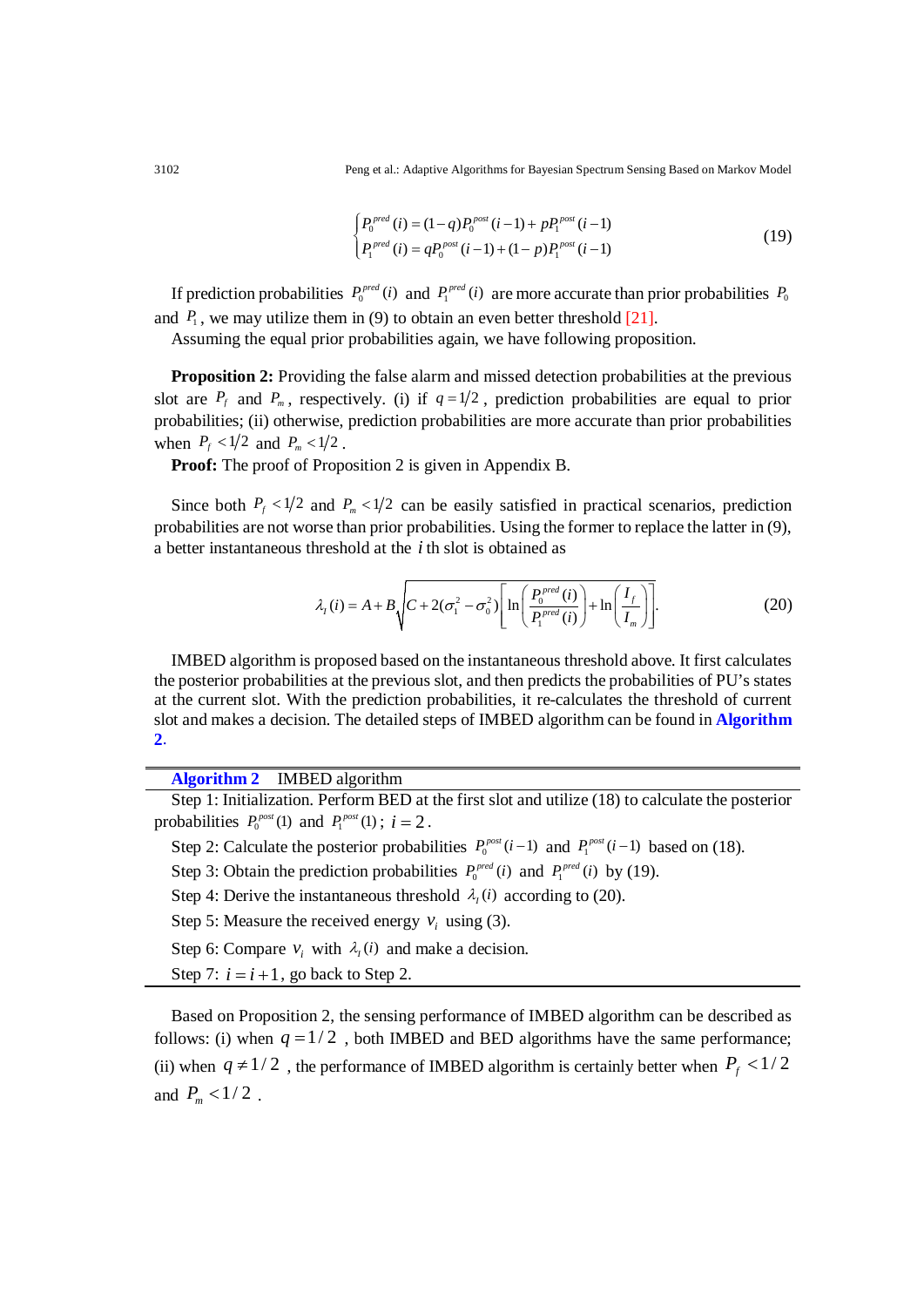| <b>Tuble 1.</b> Comparational complexity of unfertile digitalism |                                                                                                                                                                                           |                                 |                             |  |
|------------------------------------------------------------------|-------------------------------------------------------------------------------------------------------------------------------------------------------------------------------------------|---------------------------------|-----------------------------|--|
| Algorithm                                                        | Threshold Expression                                                                                                                                                                      | When to<br>Calculate            | Computational<br>Complexity |  |
| <b>BED</b>                                                       | $\lambda_B = A + B \sqrt{C + 2(\sigma_1^2 - \sigma_0^2)} \left  \ln \left( \frac{P_0}{P_1} \right) + \ln \left( \frac{I_f}{I_{-}} \right) \right $                                        | once in<br>Initialization       | very low                    |  |
| <b>MBED</b>                                                      | $\lambda_0 = A + B \sqrt{C + 2(\sigma_1^2 - \sigma_0^2)} \left[ \ln \left( \frac{1-q}{q} \right) + \ln \left( \frac{I_f}{I_m} \right) \right]$                                            | once in<br>Initialization       | low                         |  |
|                                                                  | $\lambda_1 = A + B \sqrt{C + 2(\sigma_1^2 - \sigma_0^2)} \left  \ln \left( \frac{p}{1-p} \right) + \ln \left( \frac{I_f}{I_m} \right) \right $                                            |                                 |                             |  |
| <b>IMBED</b>                                                     | $\lambda_{I}(i) = A + B \sqrt{C + 2(\sigma_{1}^{2} - \sigma_{0}^{2})} \left[ \ln \left( \frac{P_{0}^{pred}(i)}{P_{0}^{pred}(i)} \right) + \ln \left( \frac{I_{f}}{I_{-}} \right) \right]$ | every time<br>in each detection | high                        |  |

Computational complexity of different algorithms is listed in **Table 1.**

**Table 1.** Computational complexity of different algorithms

#### **5. Simulation Results**

In this section, we assume the noise has unit power ( $\sigma_n^2 = 1$ ). Therefore,  $m_0 = M$ ,  $m_1 = M(1+\gamma)$ ,  $\sigma_0^2 = 2M$ ,  $\sigma_1^2 = 2M(1+2\gamma)$ , where  $\gamma = \sigma_s^2$  is the SNR. Moreover, we consider equal priori probabilities ( $P_0 = P_1$ ), and thus  $p = q$ . In our simulations, Monte Carlo tests are executed 100000 times,  $M = 600$ , and  $I_f + I_m = 2$ . ED algorithm derives its threshold based on the constant false alarm probability of 0.1, named constant false-alarm ED (CFED).

**Fig. 2** plots the Bayesian cost versus transition probability for  $I_f = 1$  and SNR=−10dB. As shown in this figure, transition probability does not affect CFED and BED algorithms because they do not make use of the Markov model. Compared with them, MBED algorithm has lower Bayesian cost, and IMBED algorithm has the lowest Bayesian cost. Note that their Bayesian cost curves are convex and symmetric centered at the transition probability of 1/2, which agrees well with Proposition 1. Moreover, the further transition probability is away from 1/2, the less Bayesian cost is. That is, both MBED and IMBED algorithms are especially superior when PU has a clear tendency of either remaining or changing its state. This phenomenon can be explained as follows. Our algorithms improve sensing performance by inferring the probabilities of PU's states and adjusting the threshold accordingly. If PU tends to be present, we decrease the threshold. On the contrary, if PU tends to be absent, we increase the threshold. However, when the transition probability approaches 1/2, PU will be present or absent equally, and our algorithms make little adjustment on the threshold.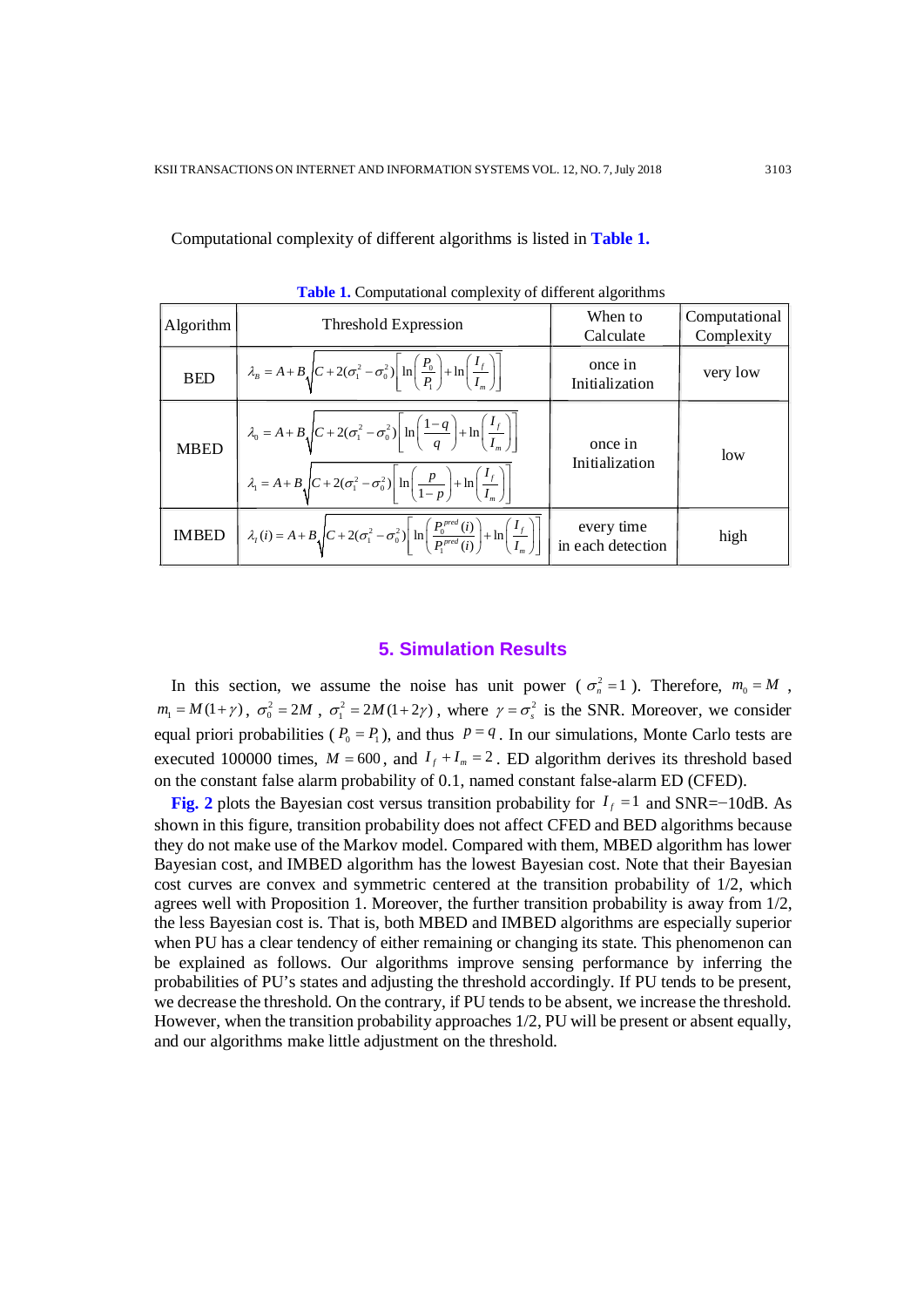

**Fig. 2.** Bayesian cost against transition probability

In order to investigate the Bayesian cost versus SNR, different transition probabilities are considered: (1) for  $q < 1/2$ , we choose  $q = 0.1$  and 0.2; (2) for  $q > 1/2$ , we choose  $q = 0.8$ and 0.9; (3)  $q = 1/2$ .

**Fig. 3** and **Fig.** 4 demonstrate the curves of Bayesian cost versus SNR for  $I_f = 1$  with transition probabilities  $q = 0.1, 0.9$  and  $q = 0.2, 0.8$ , respectively. According to these figures, the Bayesian cost curves of MBED and IMBED algorithms are almost the same when  $q = 0.1$ and 0.9, also when  $q = 0.2$  and 0.8, which is consistent with Proposition 1. Note that when SNR is high, MBED algorithm is better than conventional algorithms. However, its Bayesian cost is worse than that of BED algorithm if SNR is below −10dB, and even worse than that of CFED algorithm if SNR is below −11dB. This may be explained by the facts that the threshold of MBED algorithm depends on detection results, and there are too many errors in detection results when SNR is very low. It can also be seen from these figures that, IMBED algorithm is always superior to all other algorithms, even in low SNR regions. This phenomenon indicates that IMBED algorithm is robust to low SNR and detection errors. For example, in **Fig. 3**, BED algorithm achieves Bayesian cost of 0.3 at about SNR=−12dB, while IMBED algorithm obtains the same performance at SNR=−14dB. As much as 2dB gain can be achieved by use of IMBED algorithm.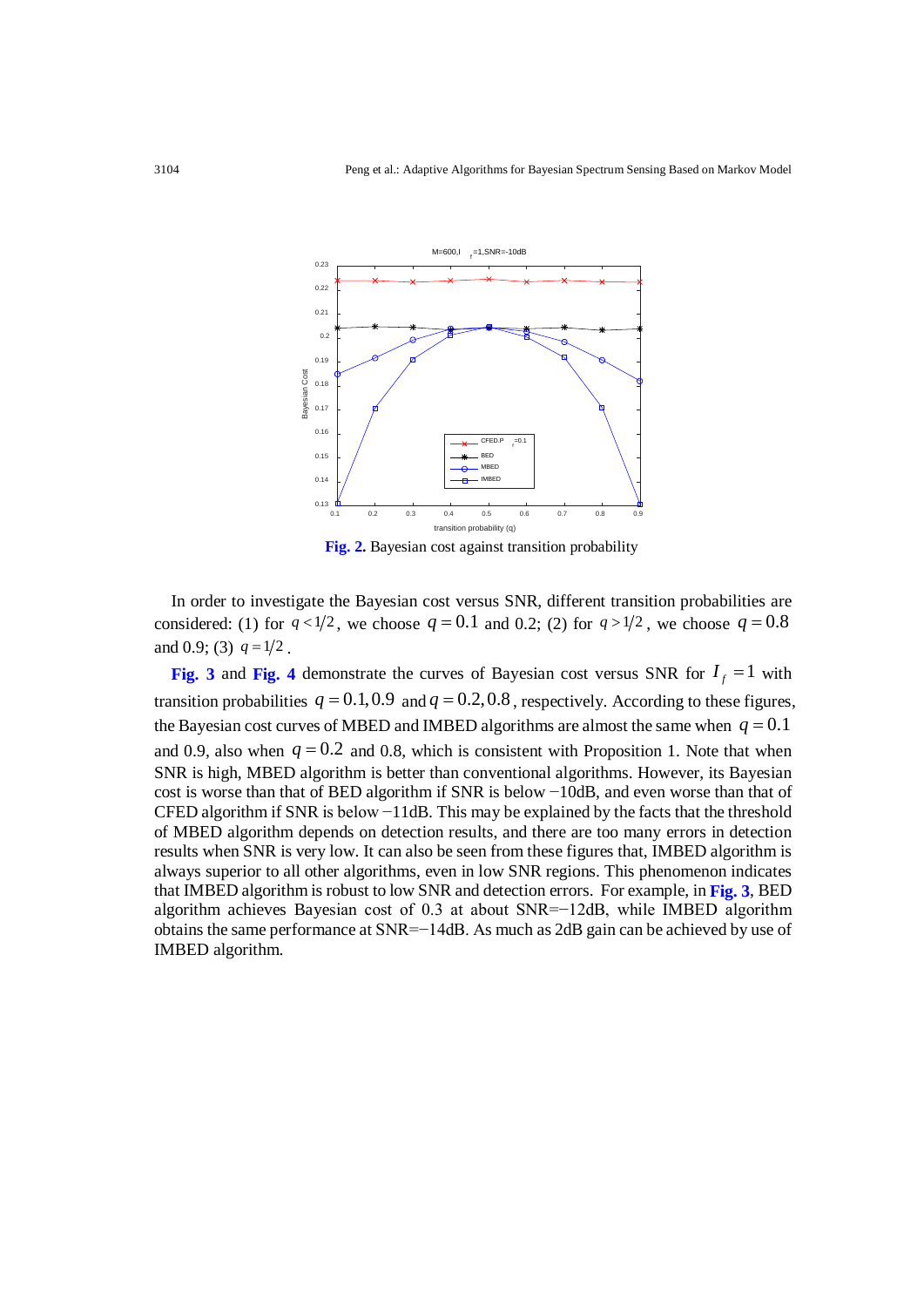

**Fig. 3.** Bayesian cost against SNR with *q* = 0.1 and 0.9



**Fig. 4.** Bayesian cost against SNR with *q* = 0.2 and 0.8

In Fig. 5, the case of  $q = 1/2$  is investigated. As shown in this figure, Bayesian cost of CFED algorithm is highest, and all other curves overlap each other, which means BED, MBED and IMBED algorithms have the same performance. The reason is that, when  $q = 1/2$ , there is no potential information about the behavior of PU according to the Markov model, and the thresholds of these algorithms are identical.

Finally, different impacts of false alarm and missed detection are studied. The scenario with SNR=−10dB and transition probability  $q = 0.1$  is taken for example in Fig. 6. Because of not considering the impacts of false alarm and missed detection, Bayesian cost of CFED algorithm keeps increasing dramatically as  $I_m/I_f$  increases. BED algorithm is better than CFED algorithm as its threshold is related to  $I_m/I_f$ . Compared with BED algorithm, Bayesian cost of MBED algorithm is lower in most regions, but is higher when  $I_m/I_f$  is very large. It is because SU should be extremely conservative and excessively protect PU from interference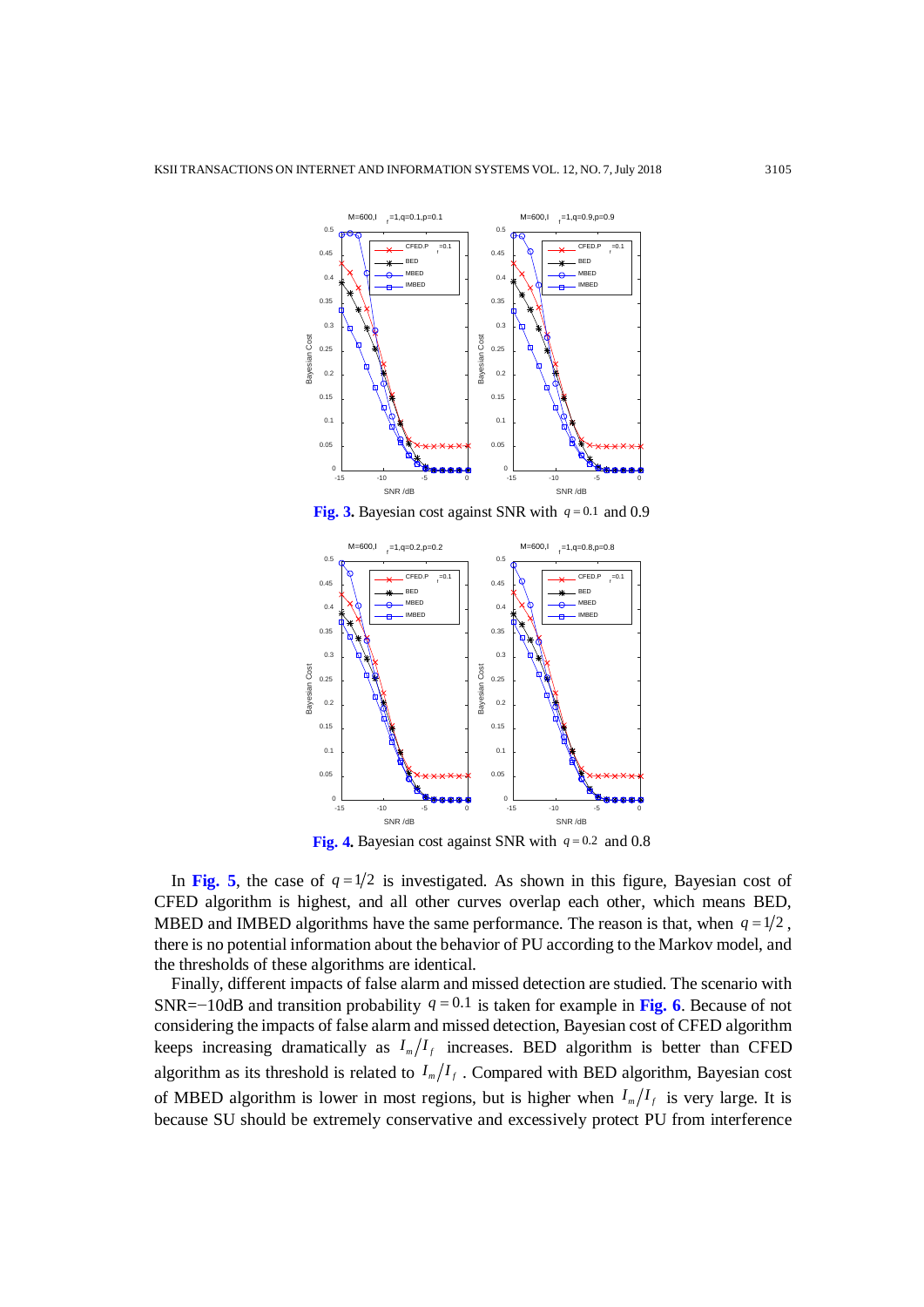$M = 600, I$  $t_f$ =1,q=0.5,p=0.5  $0.45$ CFED.P  $=0.$ 0.4 BED MBED  $0.35$ IMBED 0.3 0.25 Bayesian Cost Bayesian Cost 0.2 0.15 0.1 0.05  $\overline{0}$ -15 -10 -10 -5 0 SNR /dB

under this circumstance, resulting in too many false alarm errors [31]. Again, Bayesian cost of IMBED algorithm is the lowest, indicating the superiority of this algorithm.

**Fig. 5.** Bayesian cost against SNR with  $q = 1/2$ 



**Fig. 6.** Bayesian cost against impact of false alarm and missed detection

## **6. Conclusion**

This paper has exploited the Markovian behavior of PU to reduce the Bayesian cost of false alarm and missed detection in SS. Two novel adaptive threshold algorithms, including MBED and IMBED, are proposed. MBED algorithm chooses either  $\lambda_0$  or  $\lambda_1$  as its threshold at each slot according to the detection result of previous slot. It has low computational complexity and is superior to BED algorithm in high SNR regions. IMBED algorithm re-calculates an instantaneous threshold at each slot based on the posterior probabilities of previous slot. It is able to reduce Bayesian cost more significantly and in a wider SNR region. The conditions under which IMBED algorithm is certainly better than BED algorithm are deduced. Both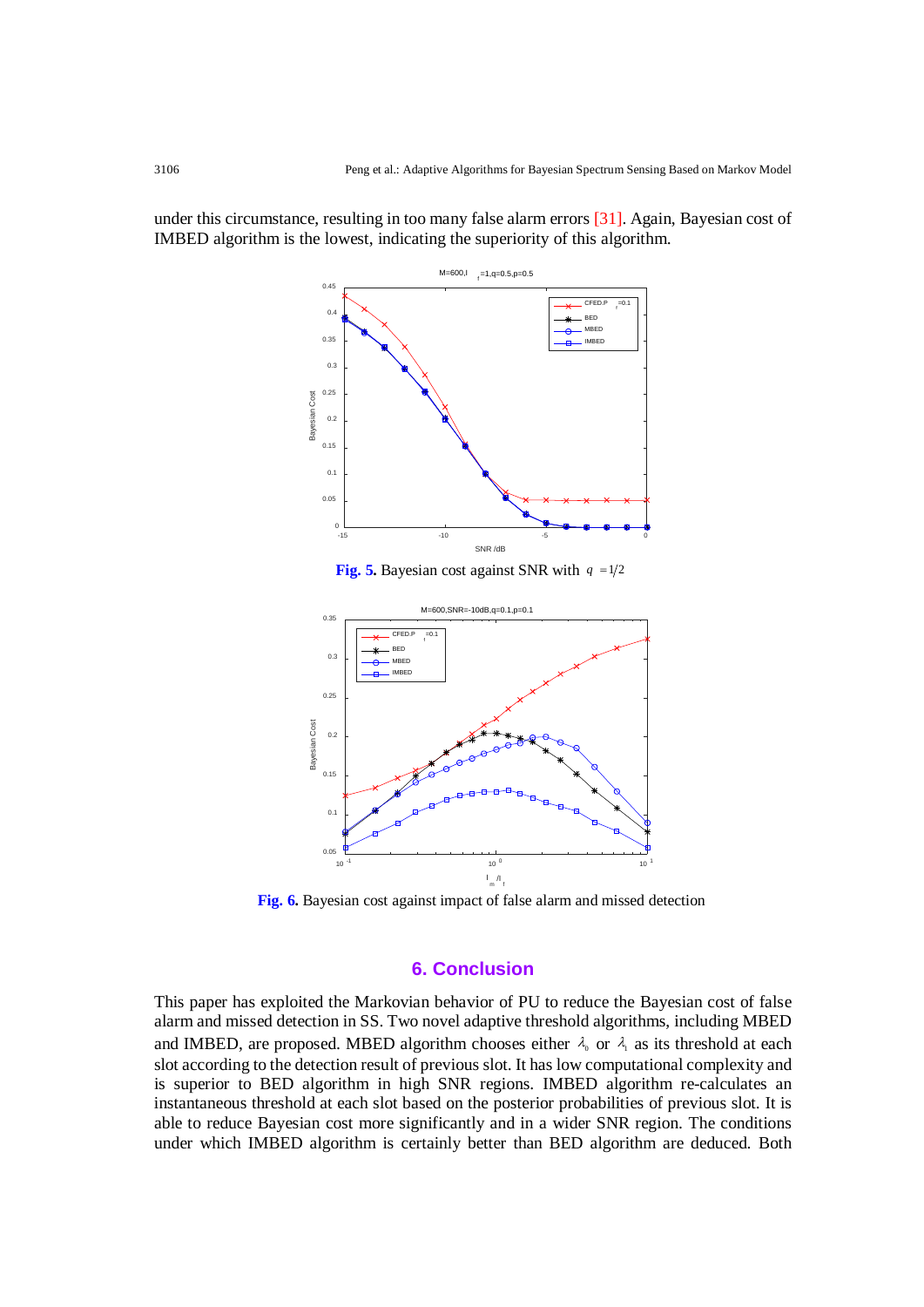theories and simulation results show that larger performance improvement can be achieved if transition probabilities are further away from 1/2. Based on these two algorithms, higher detection accuracy of TV white spaces can be achieved by exploiting the Markovian behavior of TV broadcasters, which is of key importance to improve the efficiency of TV bands. In the future, the estimation errors of some parameters, such as SNR and transition probabilities, can be investigated.

## **Appendix A: Proof of Proposition 1**

Feeding  $P_0 = P_1$  into (1),  $p = q$  is obtained. Consequently, (13), (14) and (17) can be rewritten as

$$
\lambda_0(q) = A + B \sqrt{C + 2(\sigma_1^2 - \sigma_0^2) \left[ \ln \left( \frac{1 - q}{q} \right) + \ln \left( \frac{I_f}{I_m} \right) \right]},
$$
\n(21)

$$
\lambda_1(q) = A + B \sqrt{C + 2(\sigma_1^2 - \sigma_0^2) \left[ \ln \left( \frac{q}{1 - q} \right) + \ln \left( \frac{I_f}{I_m} \right) \right]},
$$
\n(22)

$$
J(q) = 1/2I_{f}(1-q)Q\left(\frac{\lambda_{0}(q) - m_{0}}{\sigma_{0}}\right) + 1/2I_{f}qQ\left(\frac{\lambda_{1}(q) - m_{0}}{\sigma_{0}}\right) + 1/2I_{m}q\left[1 - Q\left(\frac{\lambda_{0}(q) - m_{1}}{\sigma_{1}}\right)\right] + 1/2I_{m}(1-q)\left[1 - Q\left(\frac{\lambda_{1}(q) - m_{1}}{\sigma_{1}}\right)\right].
$$
\n(23)

Obviously,  $\lambda_0(q) = \lambda_1(1-q), \lambda_1(q) = \lambda_0(1-q)$ . Hence,

$$
J(1-q) = 1/2I_f qQ\left(\frac{\lambda_0(1-q) - m_0}{\sigma_0}\right) + 1/2I_f(1-q)Q\left(\frac{\lambda_1(1-q) - m_0}{\sigma_0}\right) + 1/2I_m(1-q)\left[1 - Q\left(\frac{\lambda_0(1-q) - m_1}{\sigma_1}\right)\right] + 1/2I_m q\left[1 - Q\left(\frac{\lambda_1(1-q) - m_1}{\sigma_1}\right)\right] = J(q).
$$
\n(24)

Thus, this Bayesian cost is symmetric with the transition probability of 1/2.

Taking the first-order partial derivative of  $J(q)$  with respect to  $q$ , we get

$$
\frac{\partial J}{\partial q} = \frac{1}{2} I_f \left[ -Q \left( \frac{\lambda_0 - m_0}{\sigma_0} \right) + \frac{2D\sigma_1}{\sqrt{2\pi}q} e^{-\frac{\left( \lambda_0 - m_0 \right)^2}{2\sigma_0^2}} \right] + \frac{1}{2} I_f \left[ Q \left( \frac{\lambda_1 - m_0}{\sigma_0} \right) - \frac{2E\sigma_1}{\sqrt{2\pi}(1-q)} e^{-\frac{\left( \lambda_1 - m_0 \right)^2}{2\sigma_0^2}} \right] + \frac{1}{2} I_m \left[ -Q \left( \frac{\lambda_0 - m_1}{\sigma_1} \right) - \frac{2D\sigma_0}{\sqrt{2\pi}(1-q)} e^{-\frac{\left( \lambda_0 - m_1 \right)^2}{2\sigma_1^2}} \right] + \frac{1}{2} I_m \left[ Q \left( \frac{\lambda_1 - m_1}{\sigma_1} \right) + \frac{2E\sigma_0}{\sqrt{2\pi}q} e^{-\frac{\left( \lambda_1 - m_0 \right)^2}{2\sigma_1^2}} \right],
$$
\n(25)

where  $D = B / (\lambda_0 - A), E = B / (\lambda_1 - A).$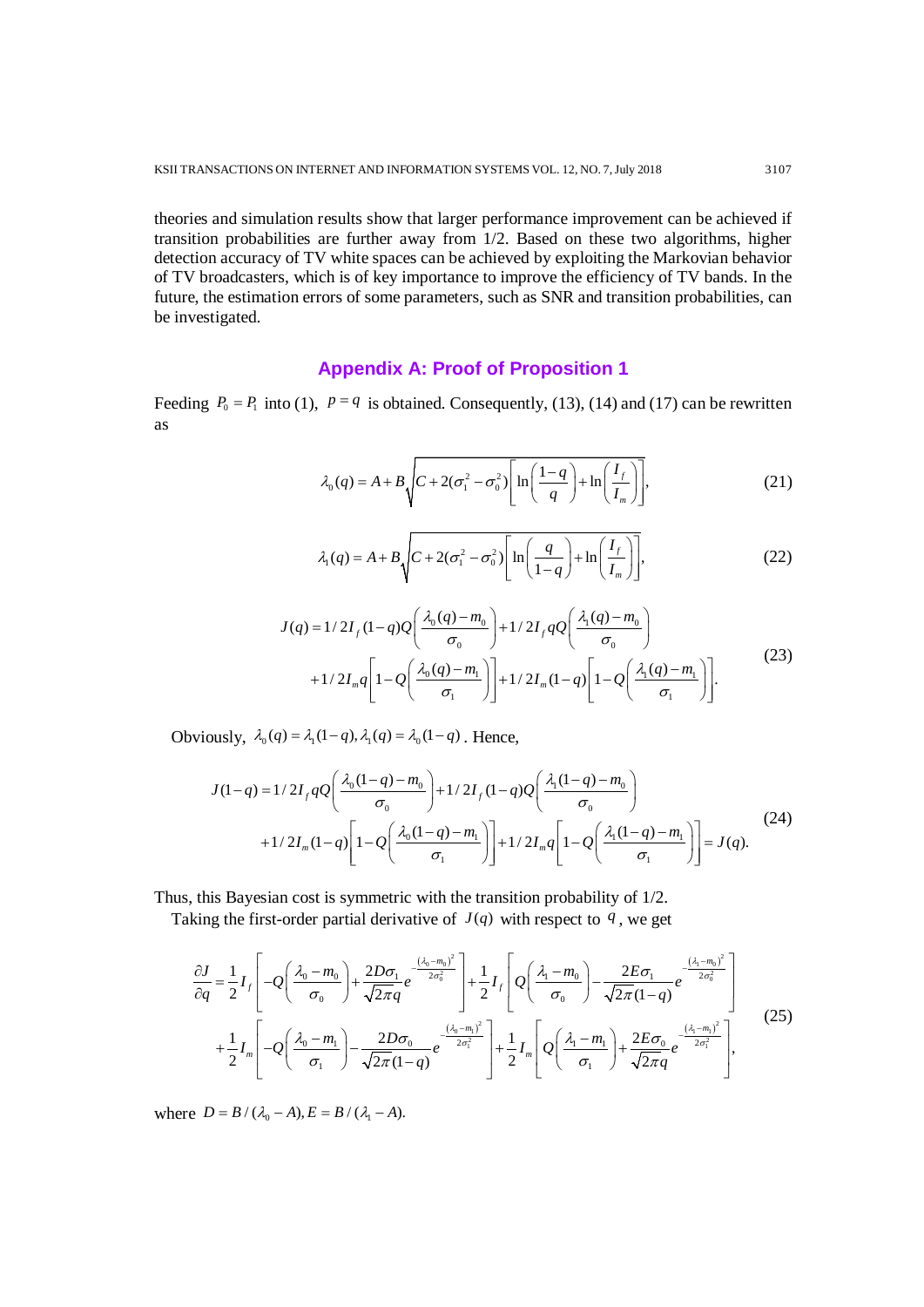It's obvious that  $\partial J/\partial q \big|_{q=1/2} = 0$ . Combining with the symmetry, it reaches the extremum when  $q = 1/2$ .

## **Appendix B: Proof of Proposition 2**

In order to compare the accuracy of prior probabilities with that of prediction probabilities,  $\alpha$ , is defined as the gap between prior probabilities and actual probabilities at the current slot when the previous state is  $H_x$ , and  $\beta_x$  is defined as the gap between prediction probabilities and actual probabilities at the current slot when the previous state is  $H<sub>x</sub>$ , where  $x = 0.1$ . Obviously, the smaller gap is, the more accurate probabilities are.

When the previous state is  $H_0$  (PU is absent at the previous slot), the actual probability of  $H_1$  at the current slot is *q* according to **Fig.** 1. Moreover, since the false alarm probability at the previous slot is  $P_f$ , prediction probabilities can be written as

$$
\begin{cases}\nP_0^{pred}(i) = (1 - q)(1 - P_f) + pP_f \\
P_1^{pred}(i) = q(1 - P_f) + (1 - p)P_f\n\end{cases} \tag{26}
$$

Considering  $P_0 = P_1$  and thus  $p = q$ , the gaps can be derived as follows,

$$
\alpha_0 = \left| \frac{1}{2} - q \right| = \left| \frac{1}{2} (1 - 2q) \right|,\tag{27}
$$

$$
\beta_0 = |q(1 - P_f) + (1 - p)P_f - q| = |P_f(1 - 2q)|.
$$
\n(28)

So, if  $q = 1/2$ , we have  $\beta_0 = \alpha_0$ ; otherwise, we have  $\beta_0 < \alpha_0$  on condition of  $P_f < 1/2$ .

Similarly, when the previous state is  $H_1$  (PU is present at the previous slot), prediction probabilities can be derived as

$$
\begin{cases}\nP_0^{pred}(i) = (1-q)P_m + p(1-P_m) \\
P_1^{pred}(i) = qP_m + (1-p)(1-P_m)\n\end{cases}
$$
\n(29)

and the gaps are given by

$$
\alpha_1 = \left| \frac{1}{2} - p \right| = \left| \frac{1}{2} (1 - 2q) \right|,\tag{30}
$$

$$
\beta_1 = |(1-q)P_m + p(1-P_m) - p| = |P_m(1-2q)|. \tag{31}
$$

Obviously,  $\beta_1$  equals to  $\alpha_1$  on condition of  $q = 1/2$ , and  $\beta_1$  is smaller than  $\alpha_1$  on condition of  $P_m < 1/2$ ,  $q \neq 1/2$ .

Consequently, if  $q = 1/2$ , prediction probabilities are certainly equal to prior probabilities; otherwise, prediction probabilities are more accurate than prior probabilities when  $P_f < 1/2$ and  $P_m < 1/2$ .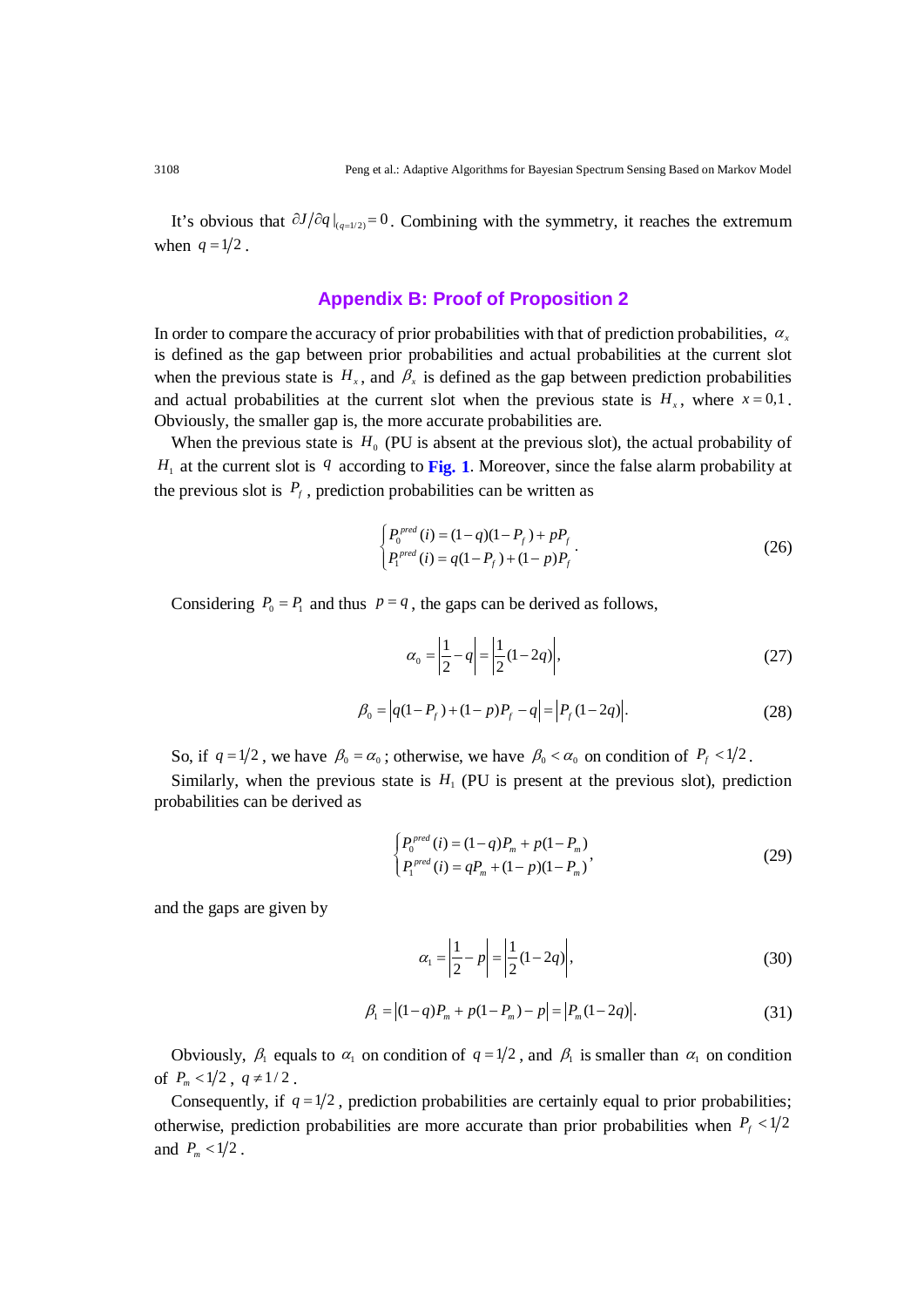#### **Acknowledgment**

The authors would like to thank the Nature Science Foundation of China (Grant No. 61201264, 61362018, 61401165), China Scholarship Council (Grant No. 201508350023), Jiangsu Province Postdoctoral Scientific Research Project (Grant No. 1402041B), Scientific Research Fund of Hunan Provincial Education Department (Grant No. 16A174), and Huaqiao University (Grant No. 13BS101) for their financial supports.

### **References**

- [1] S. Filin, T. Baykas, H. Harada, F. Kojima, and H. Yano, "IEEE Standard 802.19.1 for TV white space coexistence," *IEEE Communications Magazine*, vol. 54, no. 3, pp. 22-26, 2016. [Article \(CrossRef Link\)](http://dx.doi.org/doi:10.1109/MCOM.2016.7432167)
- [2] C.-S. Sum et al., "Cognitive communication in TV white spaces: An Overview of Regulations, Standards, and Technology," *IEEE Commun. Mag.*, vol. 51, no. 7, pp. 138-145, 2013. [Article \(CrossRef Link\)](https://doi.org/10.1109/MCOM.2013.6553690)
- [3] J. Mitola and G. Q. Maguire, "Cognitive radio: making software radios more personal," *IEEE personal communications*, vol. 6, no. 4, pp. 13–18, 1999. [Article \(CrossRef Link\)](http://dx.doi.org/doi:10.1109/98.788210)
- [4] S. Haykin, "Cognitive radio: brain-empowered wireless communications," *IEEE journal on selected areas in communications*, vol. 23, no. 2, pp. 201–220, 2005. [Article \(CrossRef Link\)](http://dx.doi.org/doi:10.1109/JSAC.2004.839380)
- [5] S. Haykin, D. J. Thomson, and J. H. Reed, "Spectrum sensing for cognitive radio," *Proceedings of the IEEE*, vol. 97, no. 5, pp. 849–877, 2009[. Article \(CrossRef Link\)](http://dx.doi.org/doi:10.1109/JPROC.2009.2015711)
- [6] P. D. Sutton, K. E. Nolan, and L. E. Doyle, "Cyclostationary signatures in practical cognitive radio applications," *IEEE Journal on selected areas in Communications*, vol. 26, no. 1, pp. 13–24, 2008. [Article \(CrossRef Link\)](http://dx.doi.org/doi:10.1109/JSAC.2008.080103)
- [7] V. I. Kostylev, "Energy detection of a signal with random amplitude," in *Proc. of IEEE International Conference on Communications (ICC 2002)*, pp. 1606–1610, 2002. [Article \(CrossRef Link\)](http://dx.doi.org/doi:10.1109/ICC.2002.997120)
- [8] H. Urkowitz, "Energy detection of unknown deterministic signals," *Proceedings of the IEEE*, vol. 55, no. 4, pp. 523–531, 1967. [Article \(CrossRef Link\)](http://dx.doi.org/doi:10.1109/PROC.1968.6600)
- [9] R. Tandra and A. Sahai, "SNR Walls for Signal Detection," *IEEE J. Sel. Topics Signal Process.*, vol. 2, no. 1, pp. 4-17, 2008. [Article \(CrossRef Link\)](https://doi.org/10.1109/MCOM.2012.6178840)
- [10] Y. Zou, Y.-D. Yao, and B. Zheng, "Cooperative relay techniques for cognitive radio systems: Spectrum sensing and secondary user transmissions," *IEEE Commun. Mag.*, vol. 50, no. 4, pp. 98-103, 2012. [Article \(CrossRef Link\)](https://doi.org/10.1109/MCOM.2012.6178840)
- [11] W. Choi, M.-G. Song, J. Ahn, and G.-H. Im, "Soft Combining for Cooperative Spectrum Sensing over Fast-Fading Channels," *IEEE Commun. Lett.,* vol. 18, no. 2, pp. 193-196, 2014. [Article \(CrossRef Link\)](https://doi.org/10.1109/LCOMM.2013.112713.131767)
- [12] W. Han, J. Li, Z. Li, J. Si, and Y. Zhang, "Efficient Soft Decision Fusion Rule in Cooperative Spectrum Sensing," *IEEE Trans. Signal Process.*, vol. 61, no. 8, pp. 1931-1943, 2013. [Article \(CrossRef Link\)](https://doi.org/10.1109/TSP.2013.2245659)
- [13] G. Verma and O. Sahu, "Intelligent selection of threshold in cognitive radio system," *Telecommunication Systems*, pp. 1–10, 2016. [Article \(CrossRef Link\)](http://dx.doi.org/doi:10.1007/s11235-016-0141-y)
- [14] M. López-Benítez and F. Casadevall, "Improved energy detection spectrum sensing for cognitive radio," *IET communications*, vol. 6, no. 8, pp. 785–796, 2012. [Article \(CrossRef Link\)](http://dx.doi.org/doi:10.1049/iet-com.2010.0571)
- [15] M. Kist, L. R. Faganello, L. Bondan, M. A. Marotta, L. Z. Granville, J. Rochol, and C. B. Both, "Adaptive threshold architecture for spectrum sensing in public safety radio channels," in *Proc. of 2015 IEEE Wireless Communications and Networking Conference (WCNC 2015)*, pp. 287–292, 2015. [Article \(CrossRef Link\)](http://dx.doi.org/doi:10.1109/WCNC.2015.7127484)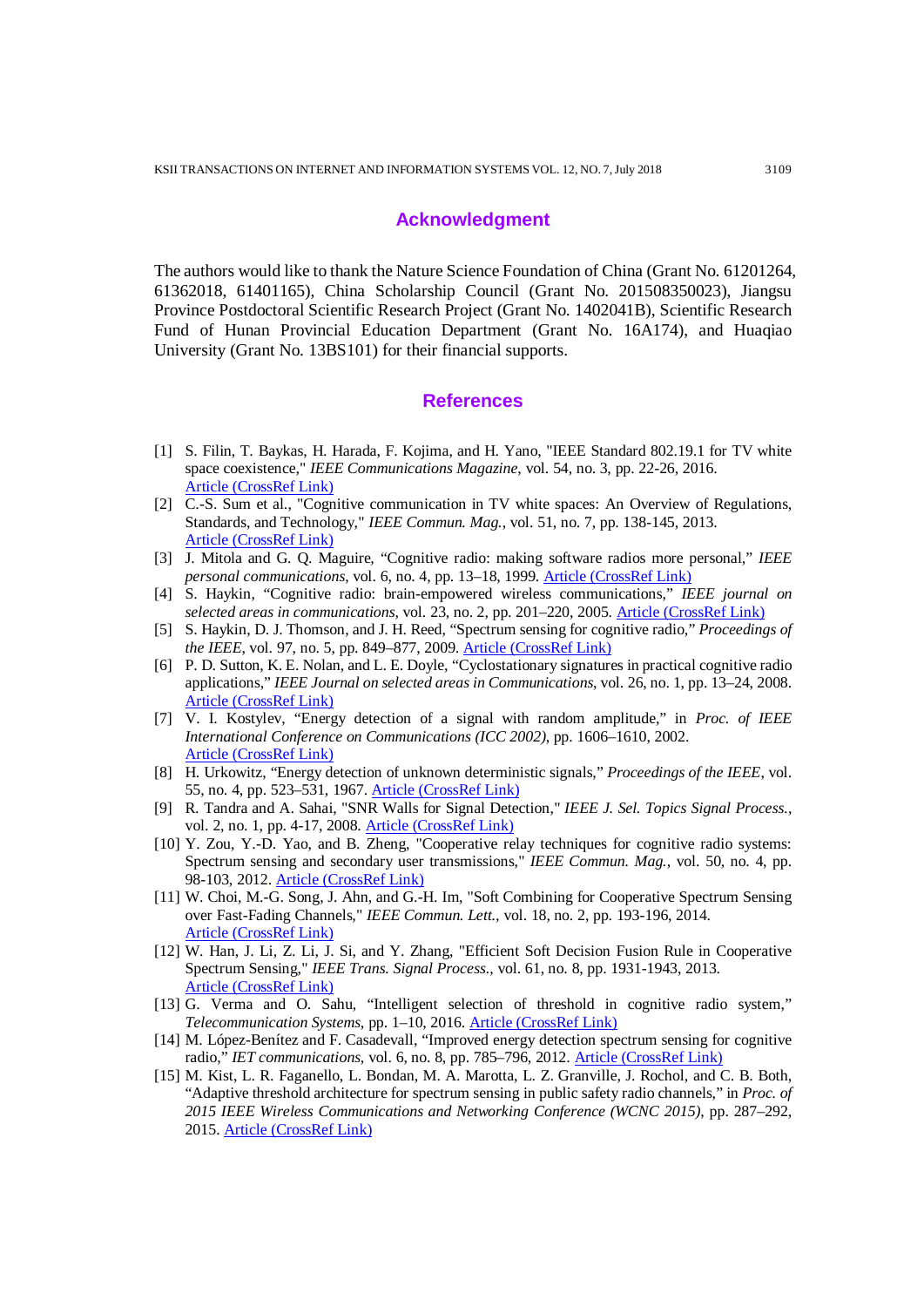- [16] H.-H. Choi, K. Jang, and Y. Cheong, "Adaptive sensing threshold control based on transmission power in cognitive radio systems," in *Proc. of 2008 3rd International Conference on Cognitive Radio Oriented Wireless Networks and Communications (CrownCom 2008)*, pp.1–6, 2008. [Article \(CrossRef Link\)](http://dx.doi.org/doi:10.1109/CROWNCOM.2008.4562452)
- [17] Z. Bao, B. Wu, P.-H. Ho, and X. Ling, "Adaptive threshold control for energy detection based spectrum sensing in cognitive radio networks," in *Proc. of IEEE Global Telecommunications Conference (GLOBECOM 2011)*, pp. 1–5, 2011[. Article \(CrossRef Link\)](http://dx.doi.org/doi:10.1109/GLOCOM.2011.6133659)
- [18] X. Ling, B. Wu, H. Wen, P.-H. Ho, Z. Bao, and L. Pan, "Adaptive threshold control for energy detection based spectrum sensing in cognitive radios," *IEEE Wireless Communications Letters*, vol. 1, no. 5, pp. 448–451, 2012. [Article \(CrossRef Link\)](http://dx.doi.org/doi:10.1109/WCL.2012.062512.120299)
- [19] S. Zhang and Z. Bao, "An adaptive spectrum sensing algorithm under noise uncertainty," in *Proc. of 2011 IEEE International Conference on Communications (ICC 2011)*, pp. 1–5, 2011. [Article \(CrossRef Link\)](http://dx.doi.org/doi:10.1109/icc.2011.5962493)
- [20] N. Wang, Y. Gao, and X. Zhang, "Adaptive spectrum sensing algorithm under different primary user utilizations," *IEEE Communications Letters*, vol. 17, no. 9, pp. 1838–1841, 2013. [Article \(CrossRef Link\)](http://dx.doi.org/doi:10.1109/LCOMM.2013.081313.131468)
- [21] S. Peng, X. Yang, S. Shu, and X. Cao, "Exploitation of temporal persistence for accuracy improvement in primary user detection," *IET communications*, vol. 4, no. 15, pp. 1855–1864, 2010. [Article \(CrossRef Link\)](http://dx.doi.org/doi:10.1049/iet-com.2009.0787)
- [22] Q. Zhao, L. Tong, and A. Swami, "Decentralized cognitive mac for dynamic spectrum access," in *Proc. of the First IEEE International Symposium on New Frontiers in Dynamic Spectrum Access Networks (DySPAN 2005)*, pp. 224–232, 2005. [Article \(CrossRef Link\)](http://dx.doi.org/doi:10.1109/DYSPAN.2005.1542638)
- [23] Q. Zhao, L. Tong, A. Swami, and Y. Chen, "Decentralized cognitive MAC for opportunistic spectrum access in ad hoc networks: A POMDP framework," *IEEE Journal on selected areas in communications*, vol. 25, no. 3, pp.589–600, 2007. [Article \(CrossRef Link\)](http://dx.doi.org/doi:10.1109/JSAC.2007.070409)
- [24] S. Geirhofer, L. Tong, and B. M. Sadler, "A measurement-based model for dynamic spectrum access in wlan channels," in *Proc. of 2006 IEEE Military Communications conference (MILCOM 2006)*, pp. 1–7, 2006[. Article \(CrossRef Link\)](http://dx.doi.org/doi:10.1109/MILCOM.2006.302405)
- [25] S. Geirhofer, L. Tong, and B. M. Sadler, "Dynamic spectrum access in WLAN channels: Empirical model and its stochastic analysis," in *Proc. of the first international workshop on Technology and policy for accessing spectrum*, p. 14, 2006. [Article \(CrossRef Link\)](http://dx.doi.org/doi:10.1145/1234388.1234402)
- [26] Q. Zhao and B. Krishnamachari, "Structure and optimality of myopic sensing for opportunistic spectrum access," in *Proc. of 2007 IEEE International Conference on Communications (ICC 2007)*, pp. 6476–6481, 2007[. Article \(CrossRef Link\)](http://dx.doi.org/doi:10.1109/ICC.2007.1071)
- [27] J. Ma, G. Zhao, and Y. Li, "Soft combination and detection for cooperative spectrum sensing in cognitive radio networks," *IEEE Transactions on Wireless Communications*, vol. 7, no. 11, pp. 4502–4507, 2008. [Article \(CrossRef Link\)](http://dx.doi.org/doi:10.1109/T-WC.2008.070941)
- [28] L. Rugini, P. Banelli, and G. Leus, "Small sample size performance of the energy detector," *IEEE Communications Letters*, vol. 17, no. 9, pp. 1814–1817, 2013. [Article \(CrossRef Link\)](http://dx.doi.org/doi:10.1109/LCOMM.2013.080813.131399)
- [29] P. R. Nair, A. P. Vinod, and A. K. Krishna, "An adaptive threshold based energy detector for spectrum sensing in cognitive radios at low SNR," in *Proc. of IEEE International Conference on Communication Systems*, pp. 574 –578, 2010. [Article \(CrossRef Link\)](http://dx.doi.org/doi:10.1109/ICCS.2010.5686712)
- [30] S.-C. Hong, M. H. Vu, and V. Tarokh, "Cognitive sensing based on side information," in *Proc. of 2008 IEEE Sarnoff Symposium*, pp. 1–6, 2008[. Article \(CrossRef Link\)](http://dx.doi.org/doi:10.1109/SARNOF.2008.4520040)
- [31] Q. Zhao and B. M. Sadler, "A survey of dynamic spectrum access," *IEEE Signal Processing Magazine*, vol. 24, no. 3, pp. 79–89, 2007[. Article \(CrossRef Link\)](http://dx.doi.org/doi:10.1109/MSP.2007.361604)